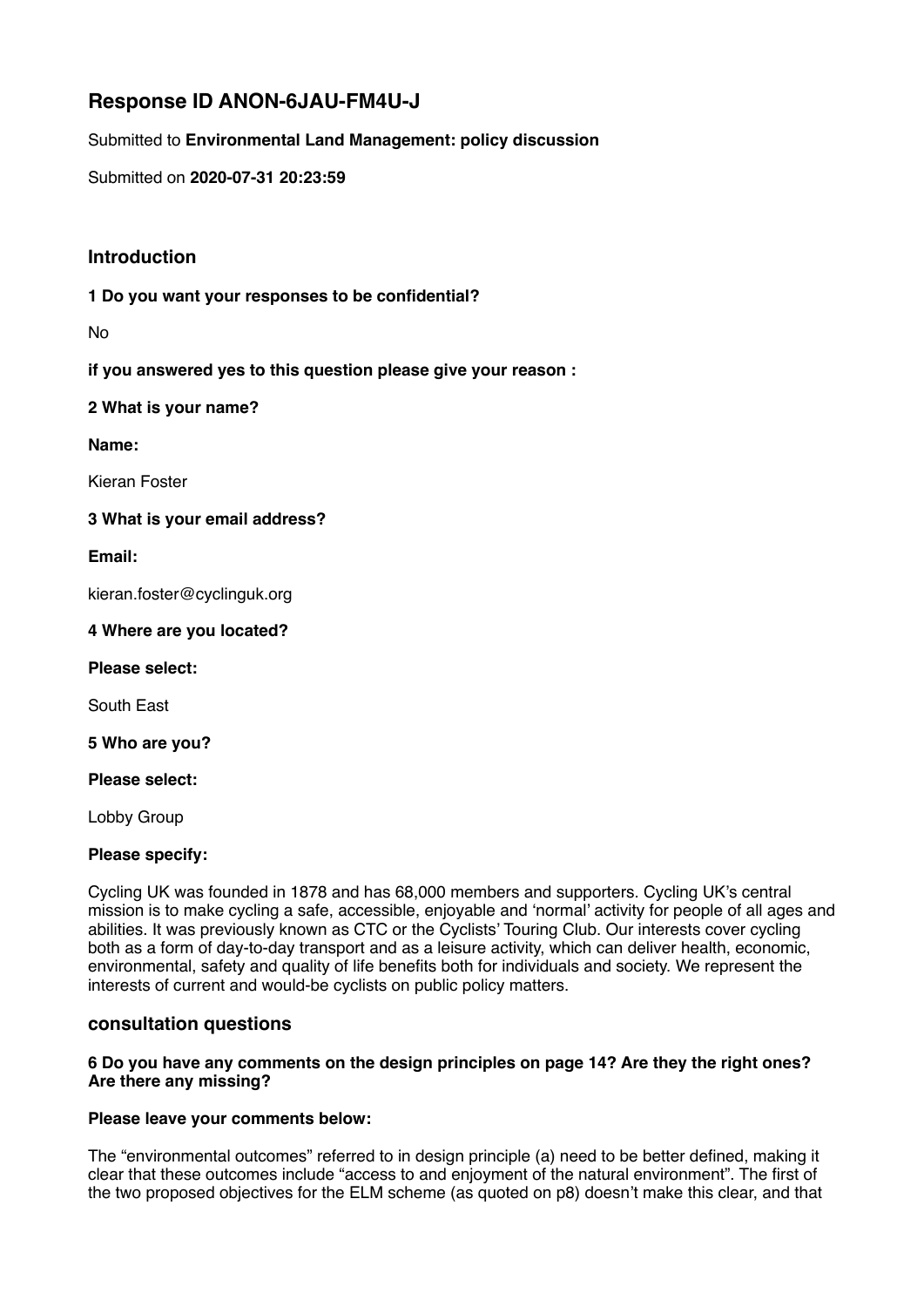access and enjoyment are omitted from the list of "environmental public goods" listed at the bottom of p32.

These "environmental outcomes" need to be delivered in an integrated way, maximising the opportunities for synergies between them (e.g. access corridors can also be corridors for hedgerow planting, flood defences can also double as walking and cycling facilities).

DEFRA needs to recognise that the net zero target (as referred to in principle (a)) should include decarbonisation of transport, which can in turn be supported by rights of way improvements that enable local day-to-day journeys (e.g. to school, to work or to local shops) to be made safely by walking and cycling.

An additional design principle is needed to make it clear that landscape bodies (ie. national parks, AONB boards), local authorities and public stakeholders should play a role in defining local priorities – and that, in relation to access, this should be through the RoWIP process.

Principle (d) should be amended, so that it "ensures" (rather than merely "encourages") collaboration in delivering access improvements (and potentially other outcomes), and prevents their delivery from being stymied by individual landowners. We still see proposals involving no level of compulsion landowners will, it seems, be free to opt in or out of individual targets, even if their neighbours are all signed up for them. Whilst we, of course, wish to respect the rights of the landowner, and the importance of them being able to correctly balance their land management priorities to their business, we feel that there must - at some point - become a clear expectation that a farmer or other landowner will collaborate with local targeted outcomes, alongside his neighbours, in order to access the package of financial support on offer, rather than being allowed to pick and choose. If a farmer is in a target area for, say, Nitrate sensitivity, should we really allow him to opt in to only the bits of the scheme that he likes, or should he only get to participate in the scheme at all if he agrees to support the local environmental outcome targets?

It is also worth us highlighting the issue that previous reviews of public access opportunities within the classic countryside stewardship schemes concluded that value for money was low because too few agreements linked in to the existing access network or provided routes that met public demand. Similarly, few of these projects have continued after the cessation of the grant scheme, meaning that capital investment in access infrastructure like gates and path surfacing has been

wasted due to the short life of the schemes, rather than the sort of long term return gained from the creation of permanent rights of way.

#### **7 Do you think the ELM scheme as currently proposed will deliver each of the objectives on page 8?**

#### **Please leave your comments below:**

It is not 100% clear from the draft proposals that the broad heading go 'environmental benefits' includes the delivery of 'public access to and enjoyment of the natural environment' as envisaged in the Agriculture Bill. We suggest it is also important to clarify that this should not to be limited to organised events such as school groups and open farm Sundays, but includes informal public access for air and exercise in the countryside, such as on rights of way or open access land.

We fear that the current draft scheme also lacks any form of clear expectation or compulsion, meaning that farmers in the most important areas for public access (eg. the urban fringe or national landscapes) are unlikely to sign up to important opportunities such as access improvement options because they see public access as a threat.

Natural England's 2009 review of Agri-Environment schemes reported that fewer than 20% of all schemes included any public access, and only 4% of Higher Level schemes included public access. The report stated that:

Reviews of access within the classic schemes concluded that value for money was low because too few agreements linked in to the existing network and/or provided routes that met public demand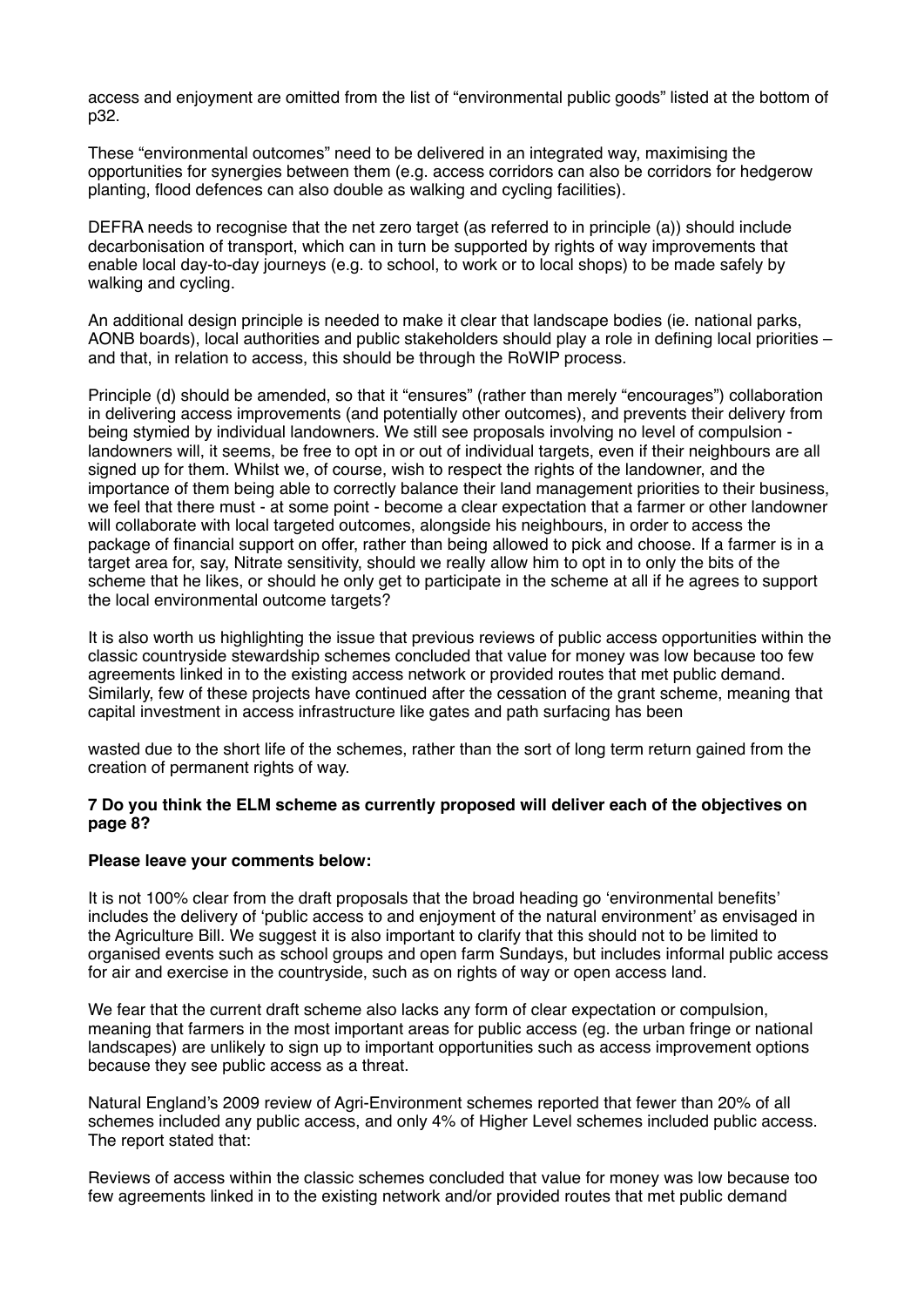Clearly, issues such as this cannot, and must not, be repeated in the new scheme. If the Government wishes to deliver the types of public health and wellbeing goals that it has talked about in the 25 year environment plan. The scheme must ensure that public access is integrated into as many schemes as possible, and that funding to do this is focused on those areas where it would deliver the greatest public benefit.

#### **8 What is the best way to encourage participation in ELM? What are the key barriers to participation, and how do we tackle them?**

#### **Please leave your comments below:**

The simpler the system the better.

The current system pushes 86% of funding into basic payments without any tie to the delivery of public goods. This needs to change, so that people only get paid if they are actively engaged in delivering identified environmental benefits & other public goods.

In the push for simplicity, there may be a strong argument for a standard payment made to landowners for the delivery of a series of set environmental goals, rather than an 'a la carte' menu of options from which a landowner is free to choose. Essentially a well designed scheme would ensure that the landowner must deliver a list of essential environmental targets in order to participate in the scheme, with additional payments (uplifts/rewards) for anything over and above that. This might, for example, include a basic package of (depending on the area) woodland planting, flood alleviation and nitrate sensitive farming, and only by engaging in all three would the landowner be eligible for any payment at all. However, the scheme would also allow additional premiums for other relevant targets like hedgerow restoration or dry stone wall repair.

An additional factor of note in seeking simplicity is the requirement within current funding models for three quotes for each task, this significantly increases time and administration, and results in wasted work for contractors - the Forestry Commission run woodland grants schemes instead used a standardised cost list, significantly simplifying the process of drafting and processing grant applications.

#### **9 For each tier we have given a broad indication of what types of activities could be paid for. Are we focussing on the right types of activity in each tier?**

#### **Please leave your comments below:**

We do not believe that public access fits well into the current tier proposals

While compliance with basic standards - well maintained, usable and unblocked rights of way is currently seen as an essential aspect of the existing scheme through cross compliance, this is in practice complicated by the complexity of current responsibilities. Many rights of way are currently maintainable by the highway authority, but with stretched resources and reduced staffing, there is a possibility that a shift towards directly paying farmers for managing the rights of way on their land could be more responsive and practical, even if this involved a significant shift in local authority working practices.

Regardless, we believe that simply maintaining existing public access, and/or retaining the access status quo, would show a lack of vision and aspiration within the scheme, and would not be in keeping with wider government goals embedded in the 25 year environment plan - therefore the scheme must look to \*improve\* access, not just maintain it.

We believe that it is important for the opportunity to deliver improved or new access infrastructure to apply across all tiers. Primarily because public access has to work across multiple landowners, at a landscape scale. Both small and large landowners have a role to play in supporting and enhancing the rights of way network.

An example here would be a linear route such as a disused railway line between two towns. Many of these routes remain off-limits for public access, despite having huge potential for improved access.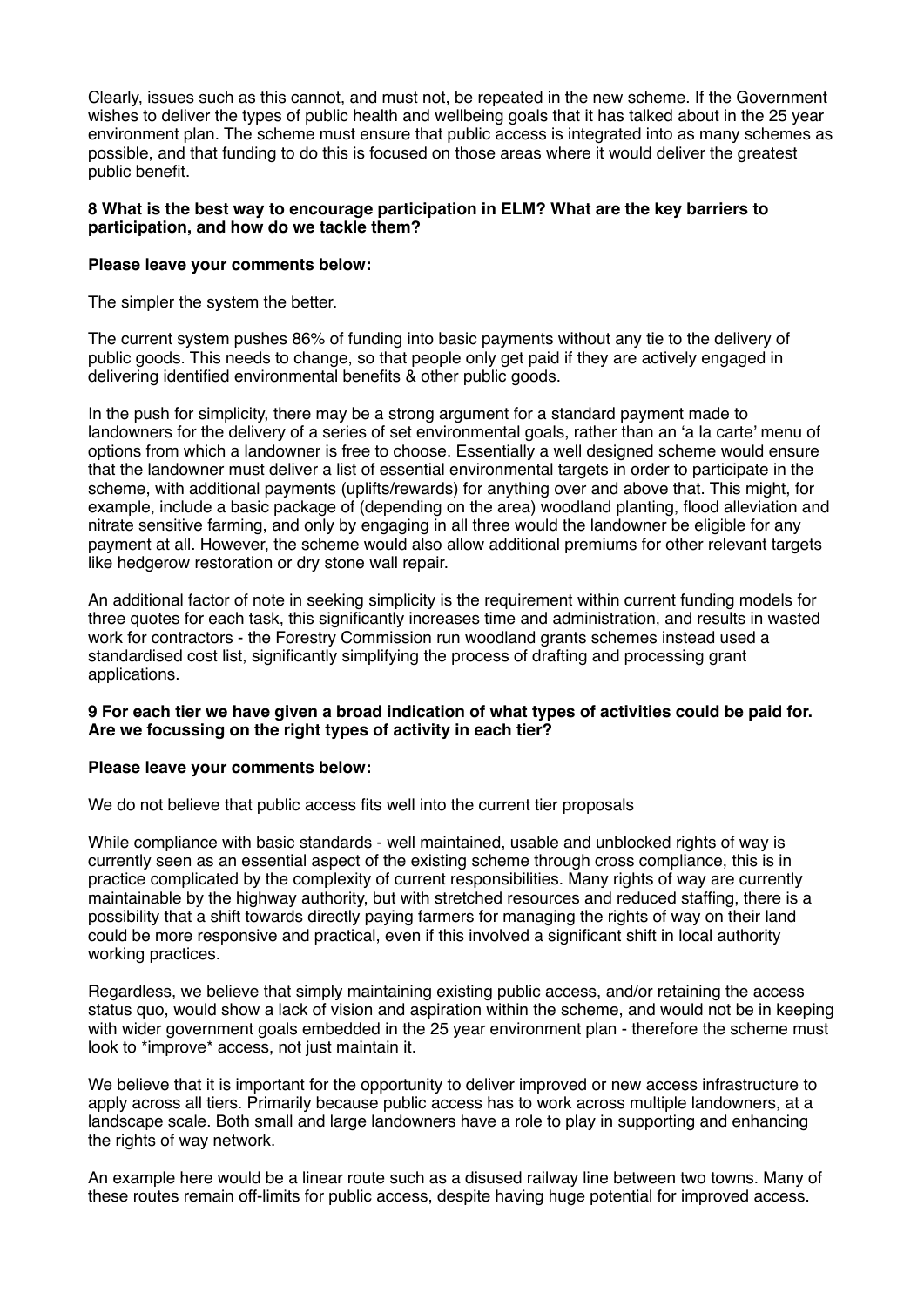Development of such a route simply does not work without all landowners along the route participating. You might have fifteen landowners over ten miles of route all agreed - but if just one fails to opt in, even if they only own fifty metres of the ten mile route - the entire project could fall apart, and the public lose out on the potential for a traffic free walking and cycling route connecting their two towns.

We believe that the scheme must be designed to prevent such an outcome.

It is also of note that in the aftermath of the agri-environment and countryside stewardship schemes, Natural England ran a two year trial called 'paths for

communities' between 2012 and 2014. The scheme did not permit payment for permissive access, instead limiting payments to the creation or improvement of permanent public rights of way.

The scheme also carried a heavy presumption towards the creation of bridleways (rather than footpaths) as they were seen to offer the best value for money. We believe that the new scheme should learns these lessons and seek to expand on the P4C scheme by focusing on the creation of permanent rights of way rather than short term permissive access.

We understand and accept that, to many landowners, permanent public access routes may be associated with a diminution in capital value and revenue income, as well as a loss of managerial control, and that as such they would in most circumstances therefore prefer short-term flexible agreements. However the corollary to this is that public funds must deliver the greatest long term benefit to the public purse and local communities. Capital investment involved in creating in public access infrastructure such as path resurfacing and gates is significant, and is likely to significantly outlast five or ten year management agreements. Even twenty-five year agreements are pale into insignificance alongside the historic long-term return on investment from our public rights of way, many of which are hundreds (even thousands) of years old.

The new scheme should focus payments on the delivery of permanent public rights of way and/or expansions of CROW access rights rather than paying farmers for short term permissive access agreements that can subsequently be withdrawn. All the evidence shows that these offer the best return for public investment, particularly where capital works and access infrastructure is being funded (we would add that an important factor here, we believe, is that unlike permissive routes, permanent rights of way are automatically shown on updated ordnance survey maps, communication of access opportunities being a key element in making the investment worthwhile)

An additional key consideration is that the scheme needs to reward properly the expansion of higher rights (cycling and horse riding) access - this is particularly relevant from a public safety point of view, where roads have become increasingly unsafe for non-motorised users, and the creation of new multiuser routes would allow vulnerable users an alternative traffic-free route.

In short, we believe that the scheme should look to:

I. Offer farmers and landowners an annual payment to help better maintain existing rights of way and access across their land.

II. Financially incentivise farmers and landowners to increase public access, particularly through improvements in the rights of way network.

III. Reimburse farmers and landowners for capital works that are required to create new routes across their land.

We therefore suggest that access should sit in an additional 'side option' whereby farmers at any level/tier should be able to access it, as long the proposed access fits in with local/regional access plans (such as the rights of way improvement plan and/or local cycling and walking investment plan)

Such an approach has been successful in increasing public access under the Countryside Stewardship/English Woodland Grant Scheme running up to 2015. We believe that this scheme offers a valuable working model on which to base a standalone access tier on within ELMS.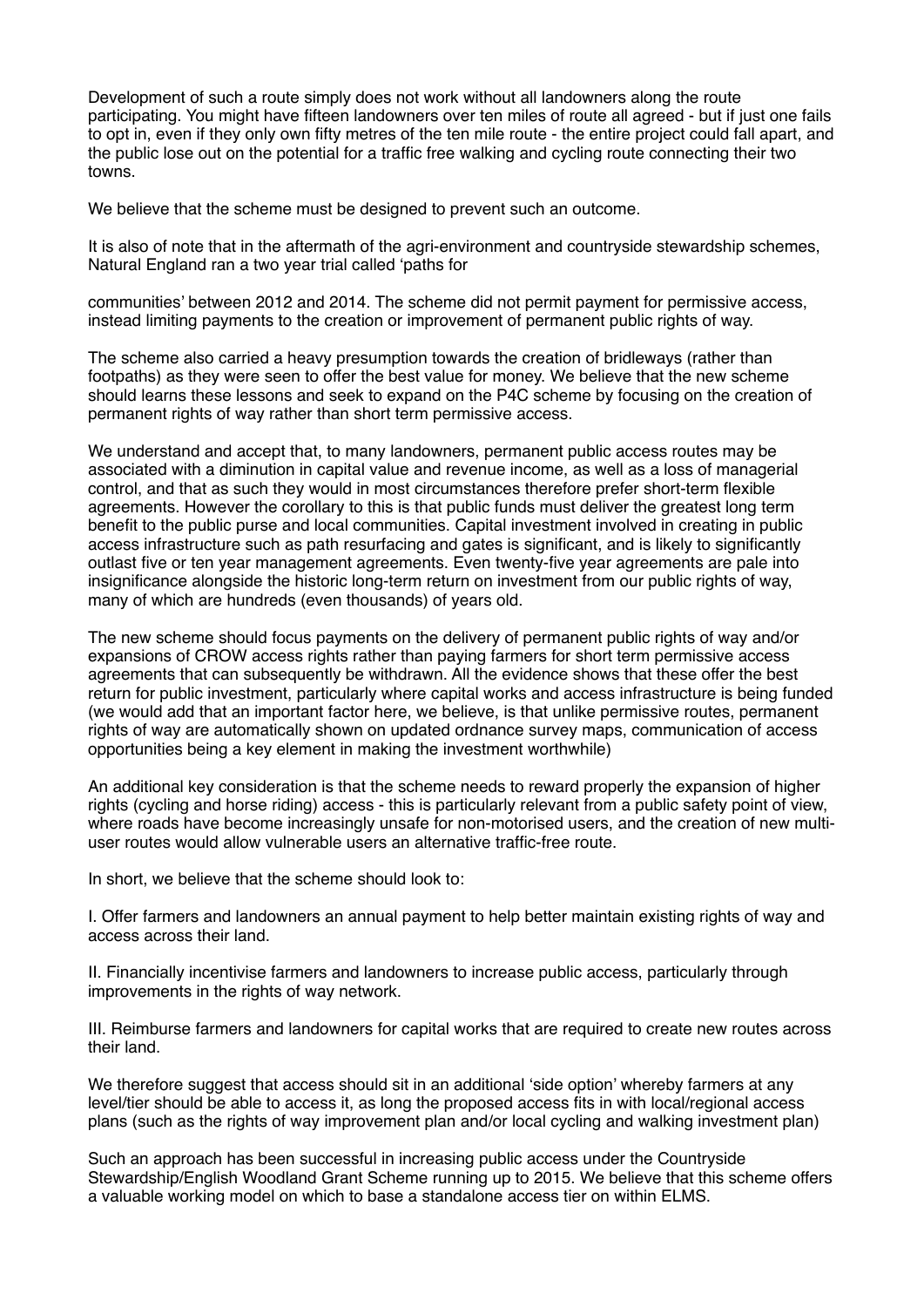**10 Delivering environmental outcomes across multiple land holdings will in some cases be critical. For example, for establishing wildlife corridors or improving water quality in a catchment. What support do land managers need to work together within ELM, especially in tiers 2 and 3?** 

#### **Please leave your comments below:**

Public access is a good example of a landscape scale environmental benefit for which this type of coordination is important.

We fear that relying on farmers/land managers, who are often already intensely busy dealing with a whole myriad of problems and priorities, is unrealistic. In our opinion projects at tier three level are likely to need dedicated project managers, with schemes designed and delivered strategically. therefore we suggest that in many cases, organisations like National Parks and AONB are the natural home for this strategic delivery, with the funding for staff and advice coming as part of the project management costs. We believe there is an opportunity for ELMS funding to employ wardens/rangers to work across multiple landholdings in order to offer consistent management and effective pooling of resources.

Importantly, we would also point to the recent proposals from the Glover review for our network of National Trails to come under the management of a new National Landscape organisation - who could similarly take on a strategic role in the delivery of access schemes. Again, it is evident that schemes such as the delivery of a new National Trail cannot be manage on a single farm basis, they are landscape scale projects that need to be accessible at all levels of the scheme, rather than only those landowners willing to participation higher tier programmes

**11 While contributing to national environmental targets (such as climate change mitigation) is important, ELM should also help to deliver local environmental priorities, such as in relation to flooding or public access. How should local priorities be determined?** 

#### **Please leave your comments below:**

The rights of way system is, by definition, part of our highways network. It is therefore, like our roads, both a local and national asset. As such, we believe that it is important to balance both local priorities and national priorities (including decarbonisation of our transport network and health and wellbeing targets)

Significant routes, like National Trails, should therefore be viewed as equivalent to our strategic roads network and this managed as a national asset, as proposed by the Glover review.

However on a more local basis, it is important that prioritisation of environmental targets/public goods is done by statutory authorities. Taking into account the following factors (among others):

• Section 40 of the Natural Environment and Rural Communities Act 2006, which sets out the duty for public bodies, in the exercise of their functions, to have regard to the purpose of conserving biodiversity.

• Section 62 of the Environment Act 1995, which sets out the duty of public bodies to have regard to dual National Parks purposes.

• A parallel duty exists within Areas of Outstanding Natural Beauty (AONBs) under Section 85 of the Countryside and Rights of Way act 2000.

Therefore it is vital that in protected landscapes, National Park Authorities & AONB Boards have a role to play in setting local priorities. This would also, we suggest, work well with the above (Q10.) proposals for dedicated project management and advice staff within landscape bodies.

Regards access - it is important to note that all Highway Authorities already publish Rights of Way Improvement Plans (ROWIP) - these statutory documents, although sometimes of variable quality, set out proposals for access improvements within the area. We believe that these plans should become a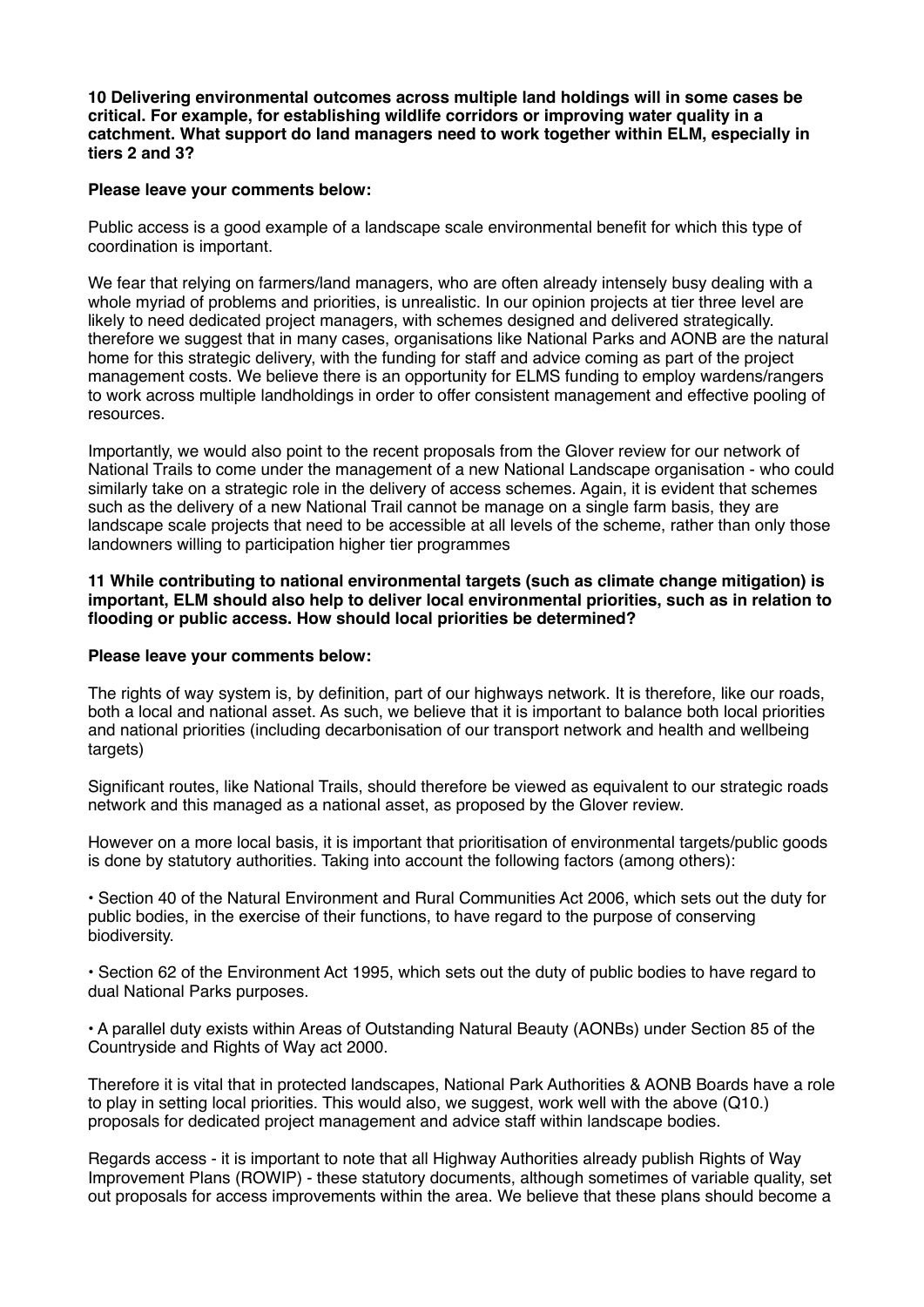cornerstone in the prioritisation of access funding, If done properly they offer the perfect vehicle for identifying missing links in the rights of way network or potential other opportunities like disused railway lines that could be opened to the public.

Failing to tie payments for improved access to the ROWIP risks a repeat of the criticisms laid against countryside stewardship schemes (Q6.) that value for money was low because too few agreements linked in to the existing network and/or provided routes that met public demand.

#### **12 What is the best method for calculating payments rates for each tier, taking into account the need to balance delivering value for money, providing a fair payment to land managers, and maximising environmental benefit?**

## **Please leave your comments below:**

We highlighted above (Q9) the example of woodland improvement grants under the CS and EWGS schemes

An important factor within this scheme was the existence of:

1) Different rates of capital allowance - between 50 and 80% of costs for the provision and improvement of public access facilities where there was an identified need. (with 100% of cost available in regional priority areas, e.g. urban fringe/Social Regeneration Priority Areas.)

2) A standardised costs allowance offering clear levels of payment for each item of infrastructure rather than requiring three quotes for every task.

3) Ongoing maintenance payments for a period after initial capital creation

The success of this scheme confirms our belief that public access is something that should not be contained within the three tier process, but should be a separate bolt-on payment for the delivery of improved public access at any level of ownership/any tier, based on identified local priorities (eg. The ROWIP). We therefore think that an appropriate model would be:

I. An annual payment per metre of footpath/bridleway/restricted byway for the active maintenance of vegetation and infrastructure on existing routes (even though this might. technically, be a highway maintainable at public expense, the use of this scheme would be a simple and effective method of ensuring this duty was fulfilled in a responsive and efficient manner).

II. A standard rate of payment/compensation per metre for the creation of new permanent access rights - perhaps payable over 25 years (per metre for rights of way, per hectare basis for extensions of CROW access)

III. A standardised cost refund basis, as existed under woodland grant schemes, for the creation of paths, gates, signposts and other infrastructure. - with varying levels of payment (up to and over 100%) based upon the strategic importance of the proposed route - for example, routes which connected to National Trails, or which saw the creation of new traffic free cycle infrastructure, would be likely to attract a significant premium due to their value as 'public goods'.

#### **13 To what extent might there be opportunities to blend public with private finance for each of the 3 tiers?**

#### **Please leave your comments below:**

We have concerns that there is a risk of this turning into a 'for profit' delivery of public goods.

There are likely to be scenarios where private finance could be used to help deliver public goods - a good example of this would be in the delivery of net gain or section 106/CIL based schemes for public access and other public goods.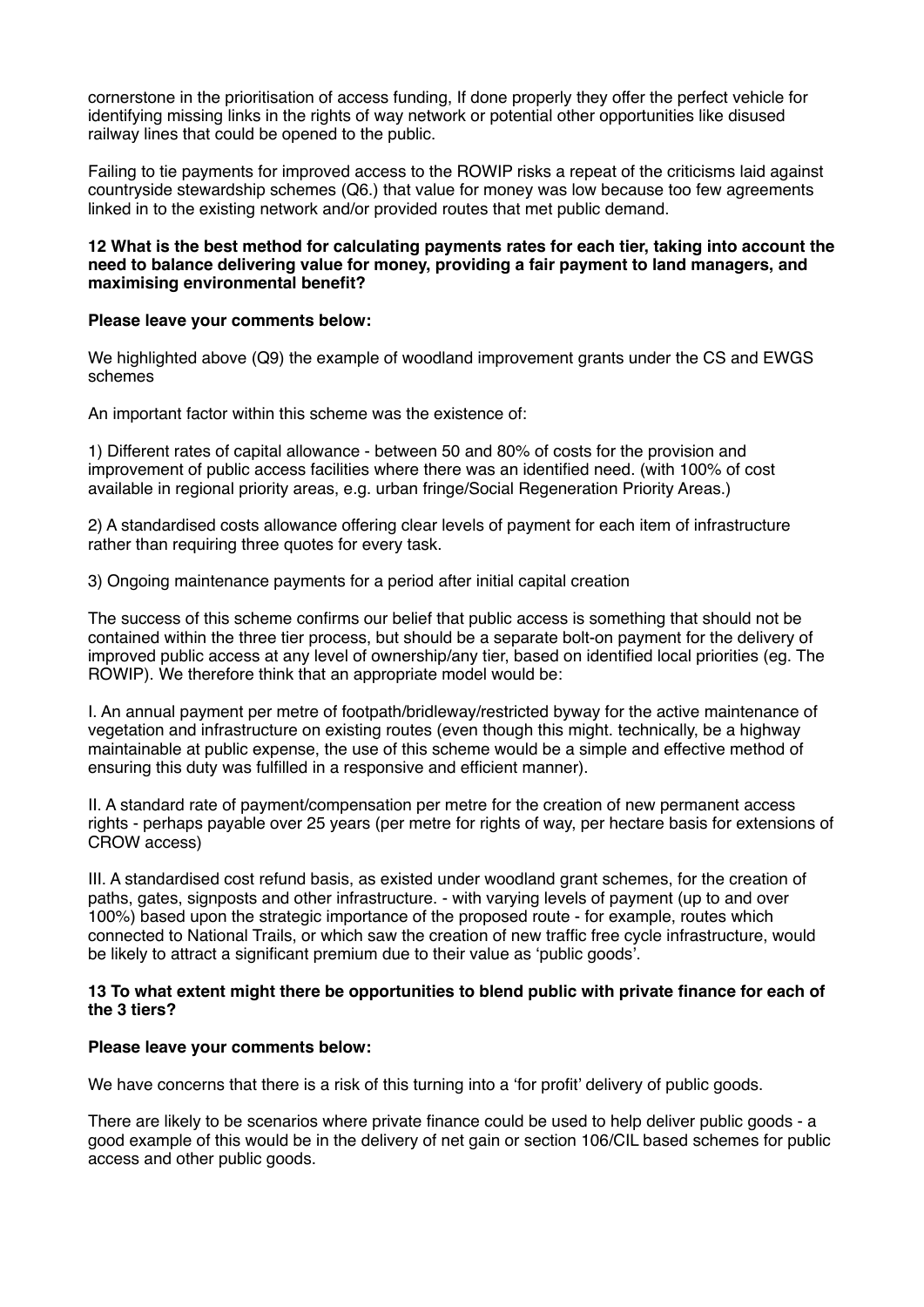Such a model could see increased use of supplementary planning documents as seen in areas like the Thames Basin Heaths SPA in order to fund the delivery of enhanced public access and conservation work to protect internationally designated conservation areas. This has been shown to be of significant value in urban fringe areas, however so far most effort has focused on area based schemes for dog-walking rather than delivery of linear (eg rights of way) based access opportunities.

However there is also a risk that, for example, public access might be tied to (paid) private parking facilities. Such an outcome could lead to public funding subsidising private enterprise that remained off-limits for sections of the community, meaning that the potential gains for public health and wellbeing were limited to those with the ability to pay, embedding social inequalities by limiting access for those who may achieve the greatest benefit from access to the countryside. We believe that such an effect is already becoming embedded in a number of Forestry Commission woodland facilities, where parking rates of up to £3 per hour have been imposed.

**14 As we talk to land managers, and look back on what has worked from previous schemes, it is clear that access to an adviser is highly important to successful environmental schemes. Is advice always needed? When is advice most likely to be needed by a scheme** 

#### **participant?**

#### **Please leave your comments below:**

We recall the historic ability to access advice on farm improvement and conservation offered under the Ministry of Agriculture Fisheries and Food (MAFF) through the involvement of Agricultural

Development Advisory Scheme (ADAS) and the Farm Wildlife Advisory Group (FWAG). Similar benefits were seen through access to specialist forestry advice under the Forestry Authority.

It is our belief that similar levels of external advice should be available under ELMS. We note again the importance of this being delivered at a landscape scale and with a genuine understanding of the local area and wider priorities, such as rural tourism and economic development. We therefore reiterate our call for multi-disciplinary advice teams hosted within National Landscape organisations (National Parks, AONB, National Trails) who can offer advice tailored to the wider priorities of these protected landscapes

**15 We do not want the monitoring of ELM agreements to feel burdensome to land managers, but we will need some information that shows what's being done in fulfilling the ELM agreement. This would build on any remote sensing, satellite imagery and site visits we deploy. How might self-assessment work? What methods or tools, for example photographs, might be used to enable an agreement holder to be able to demonstrate that they're doing what they signed up to do?** 

#### **Please leave your comments below:**

This is an important reason for the provision of project managers and advice teams, their close relationship with ongoing projects and knowledge of the sites involved and local context would help in ensuring that best value is achieved.

Once again, we draw attention to the woodland grant schemes offered under the Forestry commission, that used geotagged photographs of completed work to demonstrate completion (many modern cameras and most mobile phones include this type of geographic information within the EXIF data)

#### **16 Do you agree with the proposed approach to the National Pilot? What are the key elements of ELM that you think we should test during the Pilot?**

#### **Please leave your comments below:**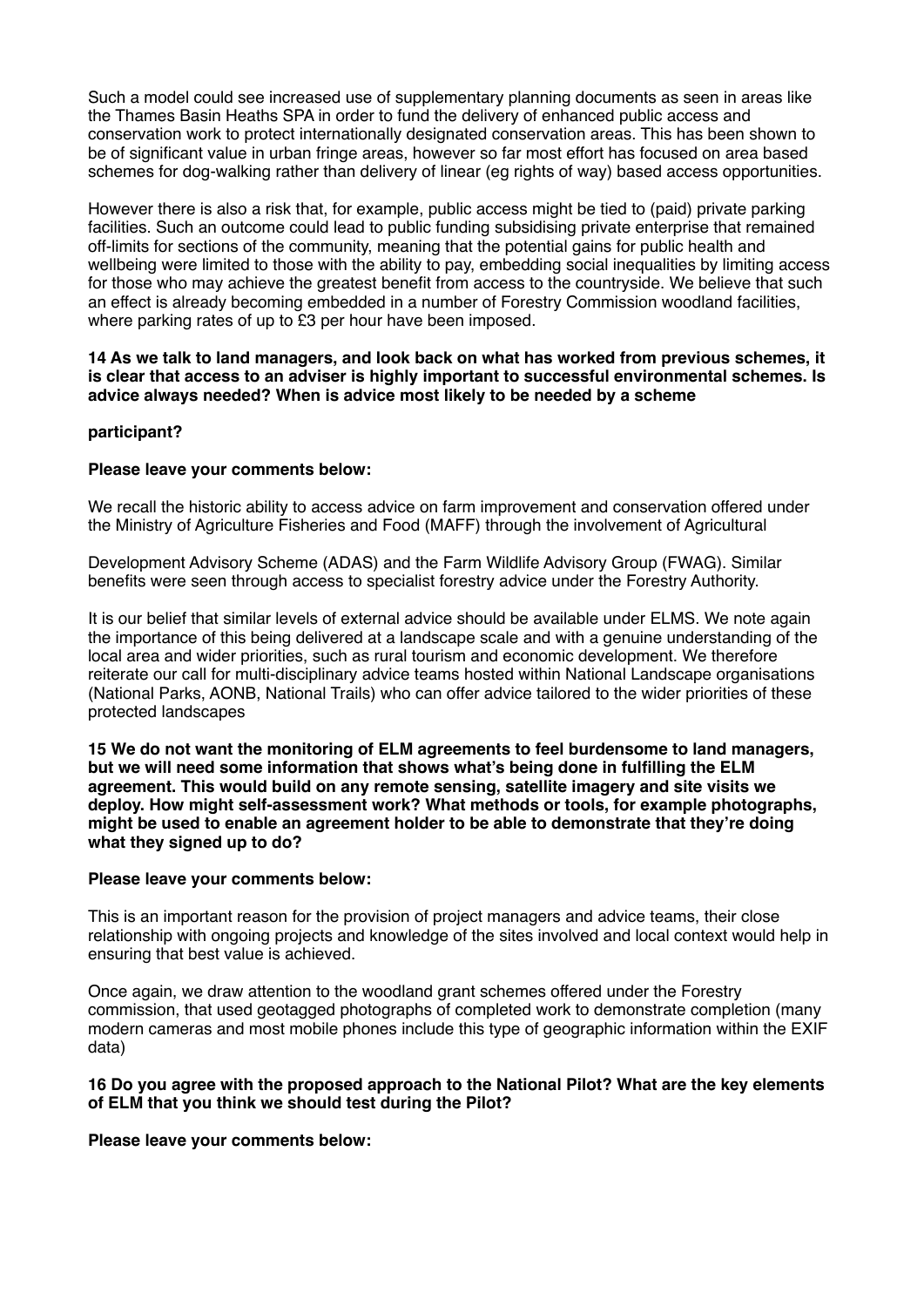We remain concerned that the current trials are inadequate. For example, public access in only integrated into three of the trial schemes, and we only have confirmation of higher rights (horses and cycles) access in one of them.

Ideally pilot schemes would ensure the inclusion of public access options in all schemes, so that a wider variety of circumstances and opportunities could be understood.

## **17 Do you have any other comments on the proposals set out in this document?**

#### **Please leave your comments below:**

The 1942 Report of the Committee on Land Utilisation in Rural Areas (Scott report) laid out a key post-war policy statement that:

"The principle that the countryside is the heritage of all involves the corollary that there must be facility of access for all"

We fear that this basic tenet of countryside planning risks being forgotten. Without understanding the importance of this key principle, and making it a core of the new scheme, we can never hope to deliver the wider government goals on health & wellbeing, or understanding and caring for our natural environment.

It is concerning that the consultation sets out two proposed objectives (see p8), but does not ask consultees whether they agree with these objectives (although Q7 asks whether consultees whether the ELM scheme as proposed will meet each of these objectives).

DEFRA's 25 year environment plan promised to deliver:

"landscape- scale restoration of wildflower- rich grassland, meadows and heathlands could be part of the Nature Recovery Network to provide better access for people alongside improved habitat for pollinating insects"

If the Government want to deliver the type of improved social outcomes for health and wellbeing that they themselves identify that public access to the countryside offers, then they need to make sure that public access is integrated into as many schemes as possible, and that funding to do this is focused on those areas where it would deliver the greatest benefit.

We are concerned that the ELMS scheme as proposed fails to detail how such aims will be delivered. It still appears to focus on entirely voluntary schemes for landowners to 'buy into' despite full knowledge that previous schemes have failed to deliver the type of support that could deliver landscape scale change.

DEFRA needs to define much more clearly the "environmental benefits" (or "environmental outcomes", a term used elsewhere in the document) that it wants the ELM scheme to achieve. Specifically it should clarify that "access to and enjoyment of the natural environment" is one of those benefits. It could do this simply by adding the words "including access to and enjoyment of the natural environment,"

We strongly believe that ELMS funding should be available for access improvements regardless of the level a particular landowner wished to participate at. The delivery of that funding needs to prioritise the provision of coherent networks of permanent rights of way rather than disjointed. The only way we see to achieve this is for public access funding to sit outside of the proposed tier system.

Previous schemes have demonstrated that without this step, we are likely to end up with access improvements in places which are not terribly useful, and no access in the places where it would offer the greatest social benefit.

More importantly, the scheme reveals significant weaknesses in both scope and vision. At a time when the Prime Minister has announced an urgent drive towards "Better Health", aiming to help